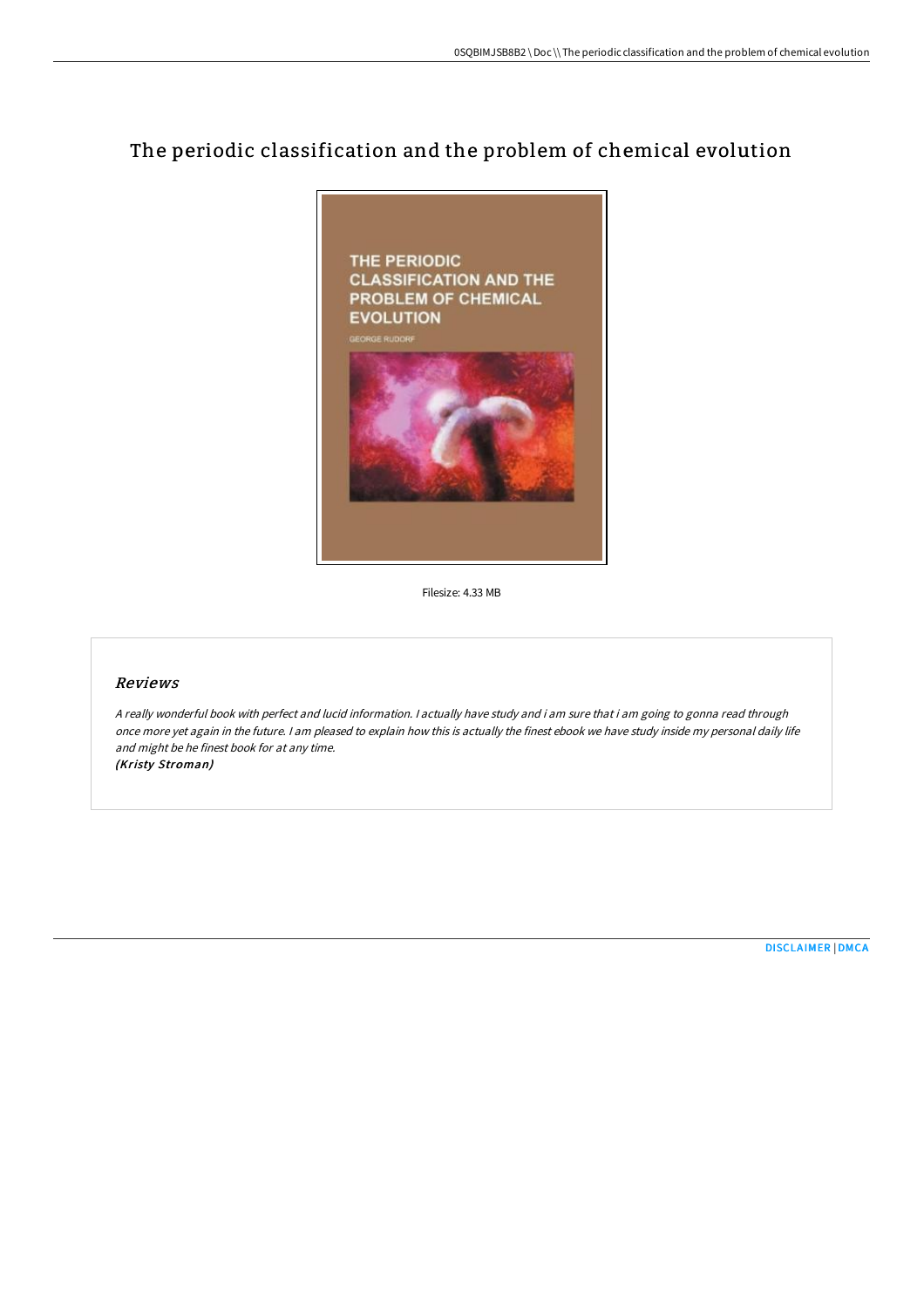#### THE PERIODIC CLASSIFICATION AND THE PROBLEM OF CHEMICAL EVOLUTION



**DOWNLOAD PDF** 

RareBooksClub. Paperback. Book Condition: New. This item is printed on demand. Paperback. 46 pages. Dimensions: 9.7in. x 7.4in. x 0.1in.This historic book may have numerous typos and missing text. Purchasers can download a free scanned copy of the original book (without typos) from the publisher. Not indexed. Not illustrated. 1900 Excerpt: . . . has the value 2612. The lower values for chlorine, bromine and iodine are for organic compounds, the higher values are those which they possess in the salts. Kanonnikoff1 has also determined a few atomic refractions. His results, which do not differ much from those of Gladstone, are given on the next page. 1 J. f. pr. Oh. (2), 31, p. 339. The periodicity of the atomic refractions is unmistakable, the maxima falling on the elements of the fifth series, except in the case of arsenic. It is difficult to localise the minimum elements. They hover between groups seven, eight, one and two. Obviously, when we get better data, we shall arrive at more uniform results. The Spectra of the Elements. The study of spectra is of the utmost importance to the physical chemist, for it teaches more about the nature of the atoms than any other property of matter. Owing to the immense amount of work done in the domain of spectrum analysis, it will not be possible here even to give a short sketch of the subject, but only those portions which are of vital importance for our present consideration will be treated of. There are three great classes of spectra: --Emission Spectra, Absorption Spectra, Phosphorescence Spectra. For our purpose we need only consider the first class-- Emission spectra. We have here again three great divisions: --(1) Flame spectra; (2) Arc spectra; (3) Spark spectra. The substances giving flame spectra are few in number. They are...

 $\mathbf{r}$ Read The periodic [classification](http://albedo.media/the-periodic-classification-and-the-problem-of-c.html) and the problem of chemical evolution Online B Download PDF The periodic [classification](http://albedo.media/the-periodic-classification-and-the-problem-of-c.html) and the problem of chemical evolution